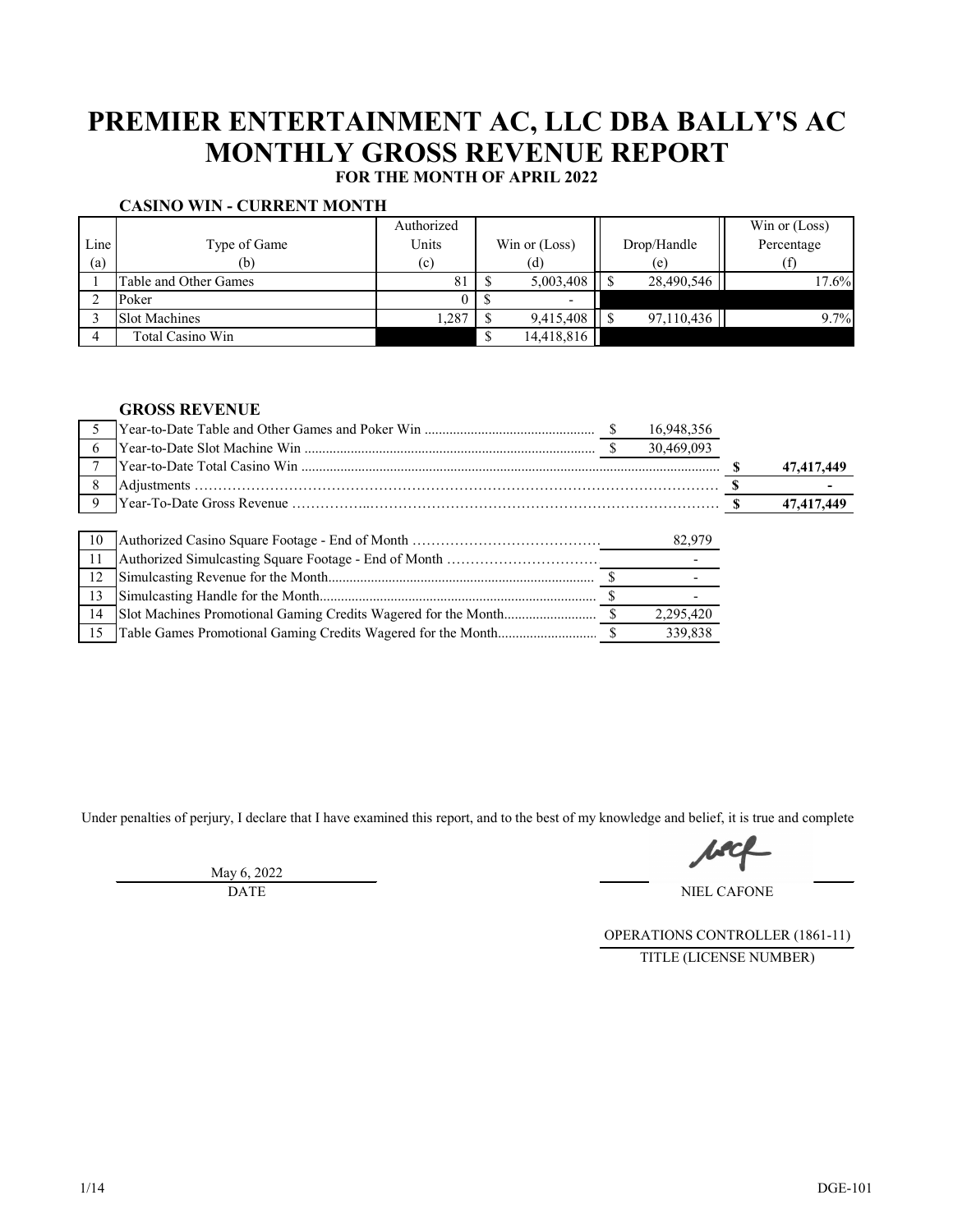# **BORGATA HOTEL CASINO & SPA MONTHLY GROSS REVENUE REPORT FOR THE MONTH OF APRIL 2022**

# **CASINO WIN - CURRENT MONTH**

|      |                       | Authorized |                 |             | Win or (Loss) |
|------|-----------------------|------------|-----------------|-------------|---------------|
| Line | Type of Game          | Units      | Win or $(Loss)$ | Drop/Handle | Percentage    |
| (a)  | (b)                   | (c)        | (d)             | (e)         |               |
|      | Table and Other Games | 163        | 16,964,065      | 85,512,268  | 19.8%         |
|      | Poker                 | 73         | 1,303,760       |             |               |
|      | <b>Slot Machines</b>  | 2,851      | 43,336,023      | 485,567,072 | 8.9%          |
|      | Total Casino Win      |            | 61,603,848      |             |               |

### **GROSS REVENUE**

|               |  | 61,136,691  |             |
|---------------|--|-------------|-------------|
| 6             |  | 156,672,013 |             |
|               |  |             | 217,808,704 |
| 8             |  |             |             |
| 9             |  |             | 217,808,704 |
|               |  |             |             |
| 10            |  | 136,771     |             |
| <sup>11</sup> |  | 23,620      |             |
| 12            |  | 128,205     |             |
| 13            |  | 1,623,841   |             |
| 14            |  | 7,352,277   |             |
| 15            |  | 1,337,138   |             |

Under penalties of perjury, I declare that I have examined this report, and to the best of my knowledge and belief, it is true and complete

Jacine m. mem

May 9, 2022

DATE Noelle M. McManus

Casino Controller 9751-11 TITLE (LICENSE NUMBER)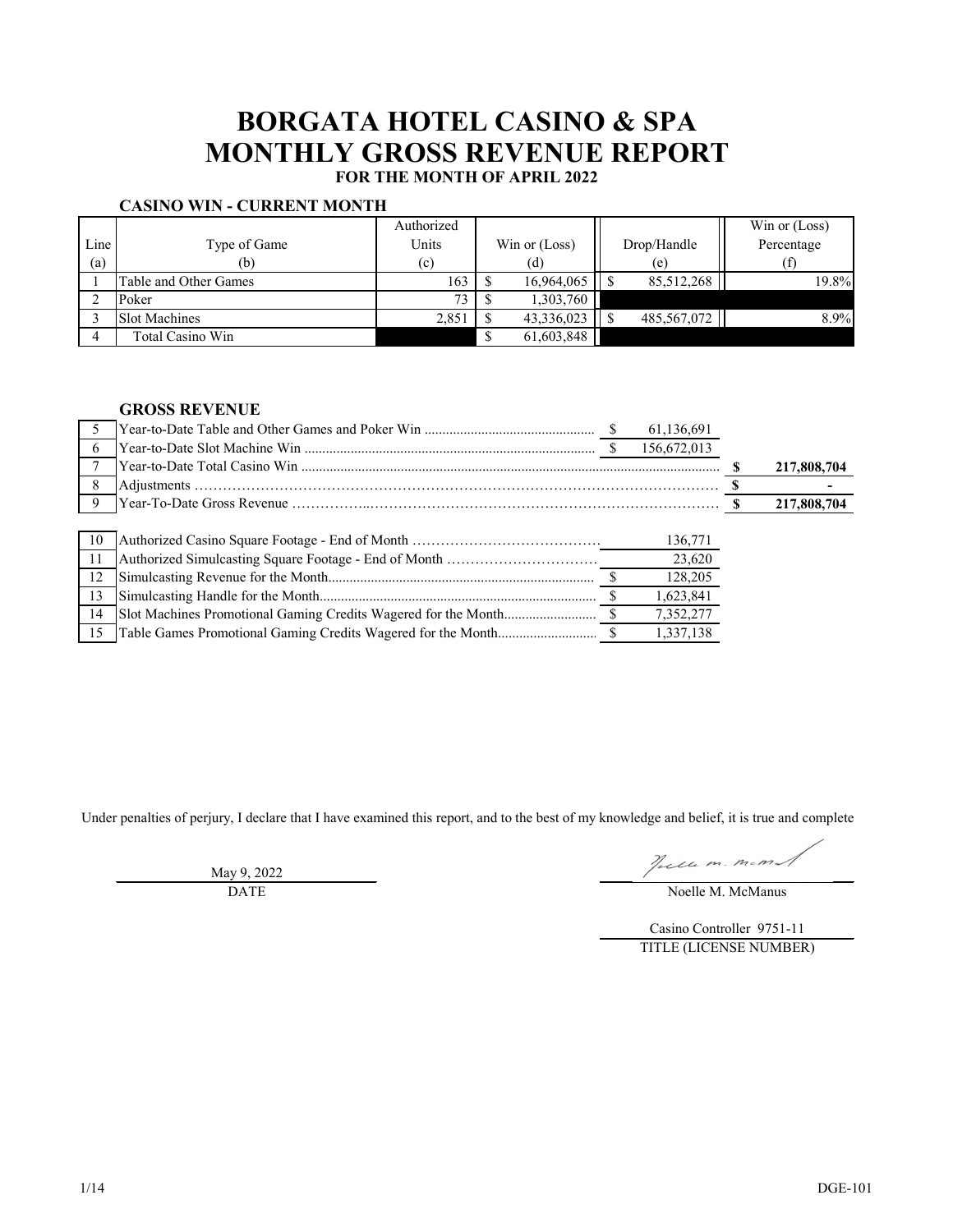# **CAESARS ATLANTIC CITY MONTHLY GROSS REVENUE REPORT**

# **FOR THE MONTH OF APRIL, 2022**

## **CASINO WIN - CURRENT MONTH**

|      |                       | Authorized |               |             | Win or (Loss) |
|------|-----------------------|------------|---------------|-------------|---------------|
| Line | Type of Game          | Units      | Win or (Loss) | Drop/Handle | Percentage    |
| (a)  | (b)                   | (c)        | (d)           | (e)         |               |
|      | Table and Other Games | 133        | 4,298,327     | 28,602,985  | 15.0%         |
|      | Poker                 |            | $\sim$        |             |               |
|      | <b>Slot Machines</b>  | .,578      | 15,897,900    | 161,182,356 | 9.9%          |
|      | Total Casino Win      |            | 20,196,227    |             |               |

## **GROSS REVENUE**

|               |  | 22,375,148 |            |
|---------------|--|------------|------------|
| 6             |  | 51,034,258 |            |
|               |  |            | 73,409,406 |
| 8             |  |            |            |
| 9             |  |            | 73,409,406 |
|               |  |            |            |
| 10            |  | 115,481    |            |
| <sup>11</sup> |  |            |            |
| 12            |  |            |            |
| 13            |  |            |            |
| 14            |  | 2,954,634  |            |
| 15            |  | 258,100    |            |

Under penalties of perjury, I declare that I have examined this report, and to the best of my knowledge and belief, it is true and complete

May 6, 2022

DATE Angela Bianchini

OPERATIONS CONTROLLER (8454-11) TITLE (LICENSE NUMBER)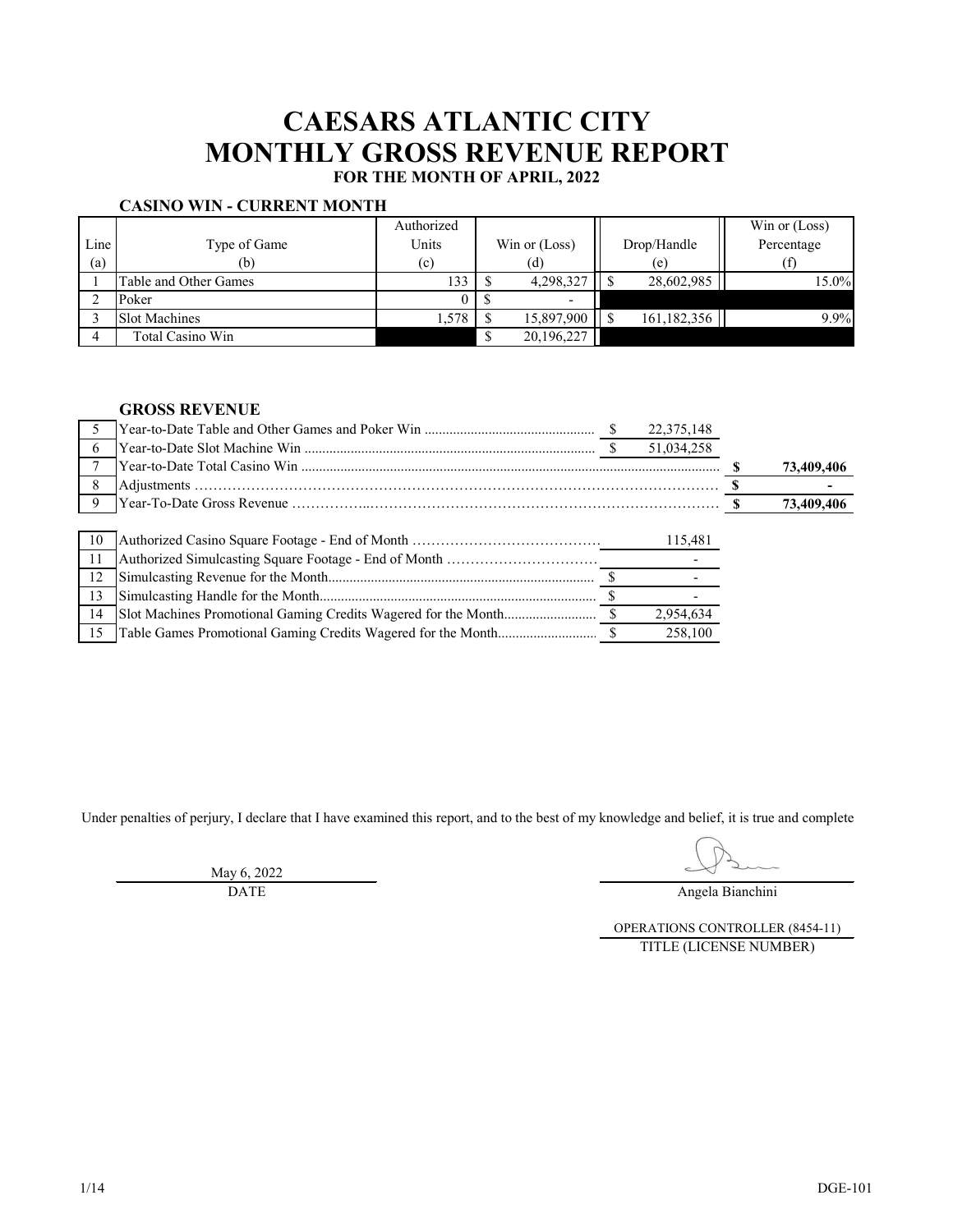# **GOLDEN NUGGET MONTHLY GROSS REVENUE REPORT**

# **FOR THE MONTH OF APRIL, 2022**

## **CASINO WIN - CURRENT MONTH**

|      |                       | Authorized |               |             | Win or $(Loss)$ |
|------|-----------------------|------------|---------------|-------------|-----------------|
| Line | Type of Game          | Units      | Win or (Loss) | Drop/Handle | Percentage      |
| (a)  | (b)                   | (c)        | (d)           | (e)         |                 |
|      | Table and Other Games | 72         | 1,742,904     | 13,680,121  | 12.7%           |
|      | Poker                 |            | $\sim$        |             |                 |
|      | <b>Slot Machines</b>  | 1,170      | 10,569,197    | 106,109,680 | 10.0%           |
|      | Total Casino Win      |            | 12,312,101    |             |                 |

### **GROSS REVENUE**

|     |  | 9,220,504  |            |
|-----|--|------------|------------|
| 6   |  | 39,086,192 |            |
|     |  |            | 48,306,696 |
| 8   |  |            | (3,273)    |
| 9   |  |            | 48,303,423 |
|     |  |            |            |
| 10  |  | 78,464     |            |
| -11 |  |            |            |
| 12  |  |            |            |
| 13  |  |            |            |
| 14  |  | 1,912,275  |            |
| 15  |  | 102,125    |            |

Under penalties of perjury, I declare that I have examined this report, and to the best of my knowledge and belief, it is true and complete

May 9, 2022 DATE

Joanne McLisie

Director of Finance/Controller 1231.11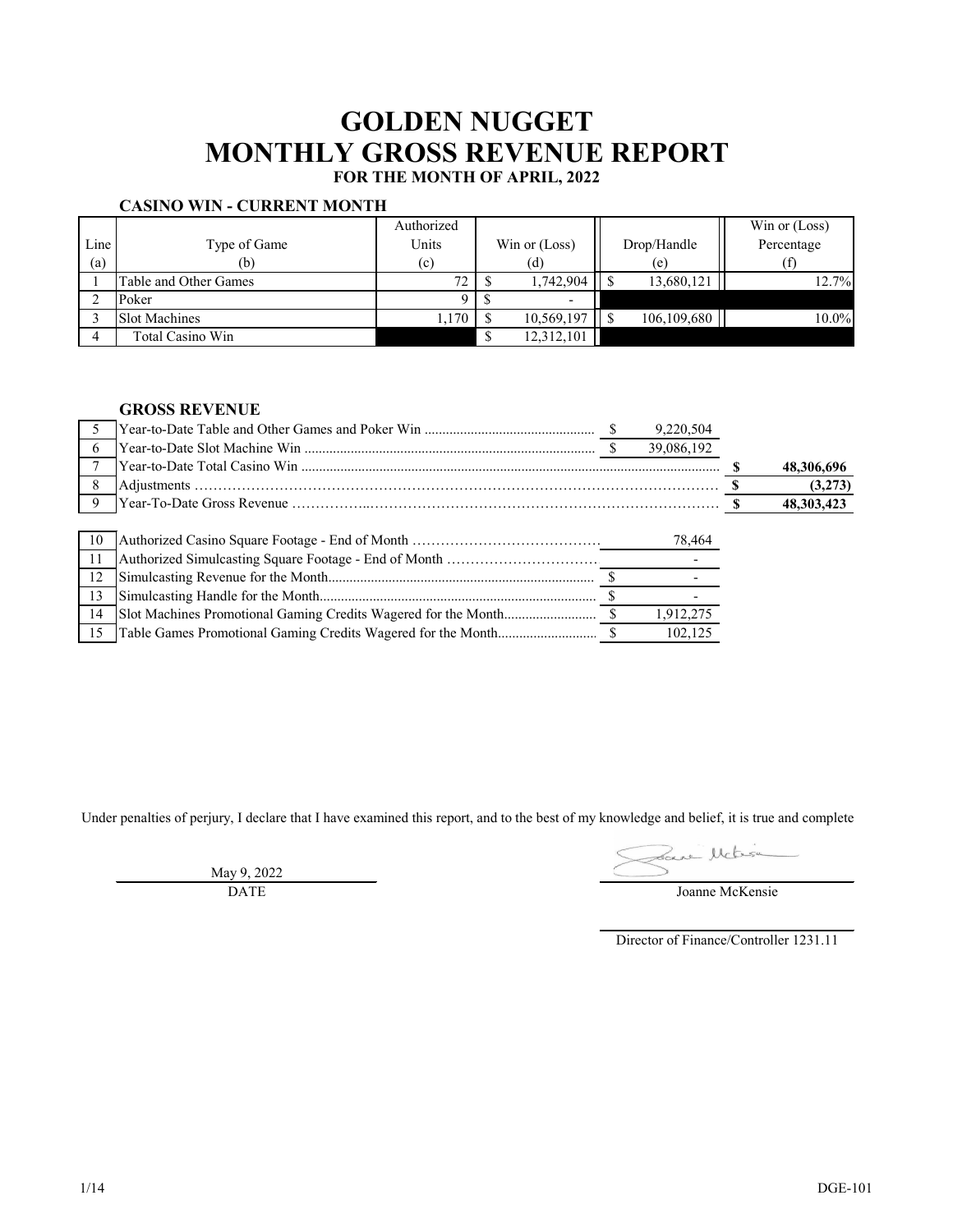# **HARD ROCK ATLANTIC CITY MONTHLY GROSS REVENUE REPORT**

# **FOR THE MONTH OF APRIL, 2022**

# **CASINO WIN - CURRENT MONTH**

|      |                       | Authorized |               |             | Win or $(Loss)$ |
|------|-----------------------|------------|---------------|-------------|-----------------|
| Line | Type of Game          | Units      | Win or (Loss) | Drop/Handle | Percentage      |
| (a)  | (b)                   | (c)        | (d)           | (e)         |                 |
|      | Table and Other Games | 127        | 13,180,550    | 71,629,866  | 18.4%           |
|      | Poker                 |            | $\sim$        |             |                 |
|      | <b>Slot Machines</b>  | 2,250      | 27,410,262    | 294,024,220 | 9.3%            |
|      | Total Casino Win      |            | 40,590,812    |             |                 |

### **GROSS REVENUE**

|     |  | 50,364,414  |             |
|-----|--|-------------|-------------|
| 6   |  | 101,673,766 |             |
|     |  |             | 152,038,180 |
|     |  |             |             |
|     |  |             | 152,038,180 |
|     |  |             |             |
| 10  |  | 122,834     |             |
| -11 |  |             |             |
| 12  |  |             |             |
| 13  |  |             |             |
| 14  |  | 4,866,871   |             |
| 15  |  | 1,078,683   |             |

Under penalties of perjury, I declare that I have examined this report, and to the best of my knowledge and belief, it is true and complete

May 09, 2022 DATE

Bob Allen

V.P. of Finance 6793-11 TITLE (LICENSE NUMBER)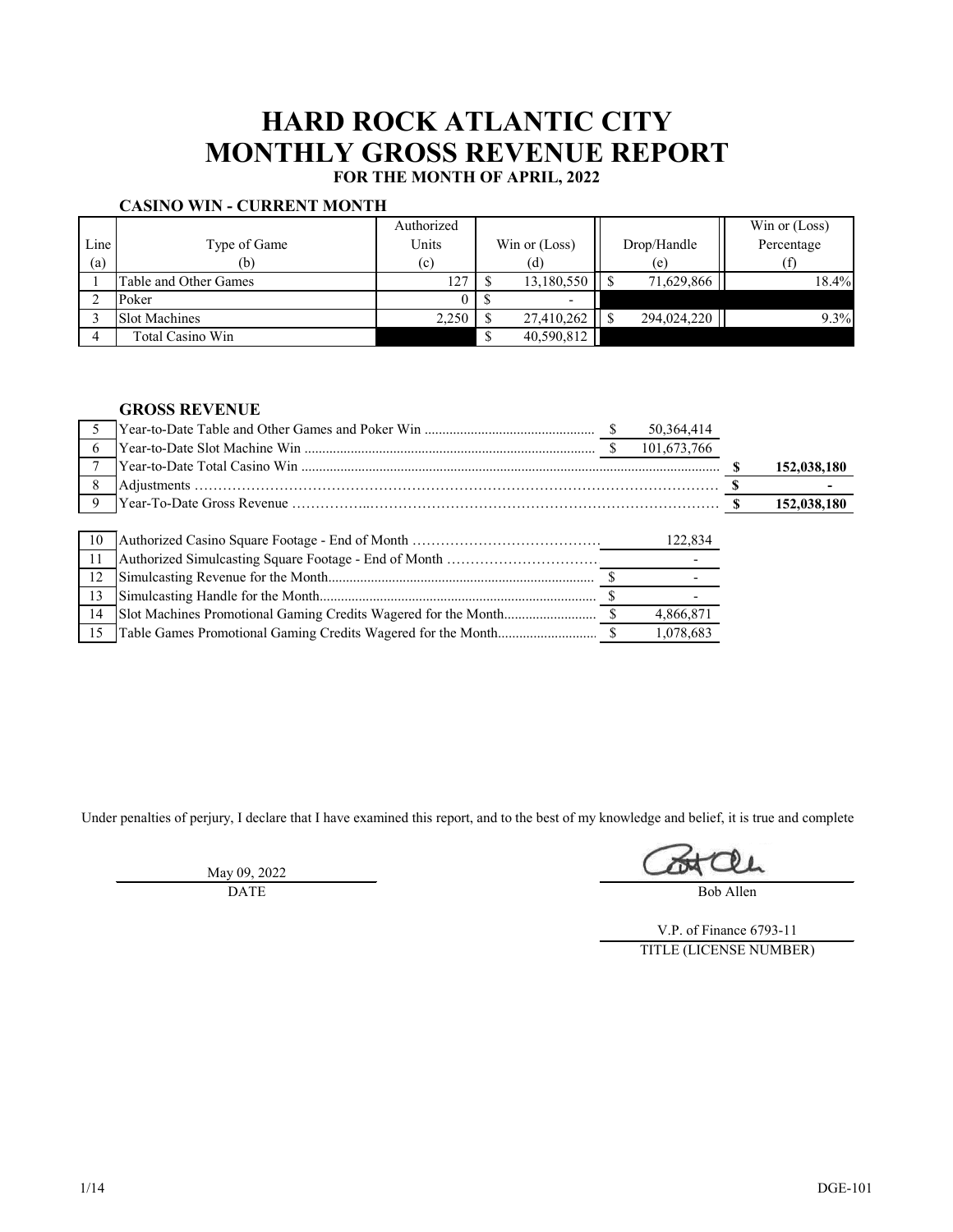# **HARRAH'S RESORT ATLANTIC CITY MONTHLY GROSS REVENUE REPORT**

**FOR THE MONTH OF April, 2022**

|      | VANIH WA WILLE VADINININ LA BINAH LIL |            |               |               |                 |
|------|---------------------------------------|------------|---------------|---------------|-----------------|
|      |                                       | Authorized |               |               | Win or $(Loss)$ |
| Line | Type of Game                          | Units      | Win or (Loss) | Drop/Handle   | Percentage      |
| (a)  | (b)                                   | (c)        | (d)           | (e)           |                 |
|      | Table and Other Games                 | 102        | 3,379,226     | 21,675,704    | 15.6%           |
|      | Poker                                 | 28         | 297,120       |               |                 |
|      | <b>Slot Machines</b>                  | 1,857      | 19,496,056    | 228, 507, 575 | 8.5%            |
|      | Total Casino Win                      |            | 23,172,402    |               |                 |

## **CASINO WIN - CURRENT MONTH**

## **GROSS REVENUE**

|    |  | 16,417,934 |              |
|----|--|------------|--------------|
| 6  |  | 63,935,579 |              |
|    |  |            | 80, 353, 513 |
| 8  |  |            |              |
| 9  |  |            | 80,353,513   |
|    |  |            |              |
| 10 |  | 150,103    |              |
| 11 |  |            |              |
| 12 |  |            |              |
| 13 |  |            |              |
| 14 |  | 3,040,615  |              |
| 15 |  | 182,188    |              |

Under penalties of perjury, I declare that I have examined this report, and to the best of my knowledge and belief, it is true and complete

May 7, 2022 DATE

Taalib-deen Muhammad

Operations Controller (008168-11) TITLE (LICENSE NUMBER)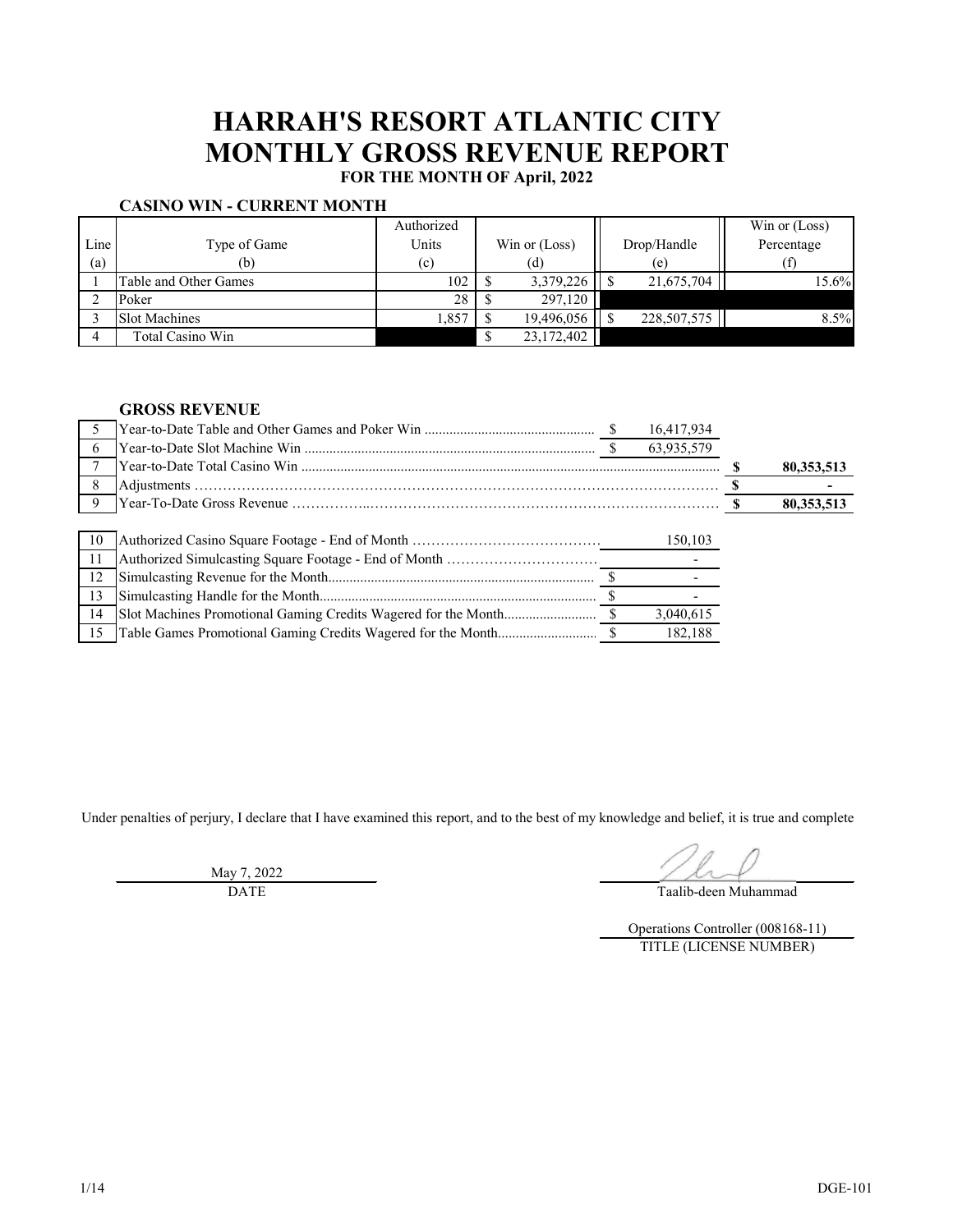# **OCEAN CASINO RESORT AC MONTHLY GROSS REVENUE REPORT FOR THE MONTH OF APRIL 2022**

#### **CASINO WIN - CURRENT MONTH**

|      |                       | Authorized |                          |             | Win or (Loss) |
|------|-----------------------|------------|--------------------------|-------------|---------------|
| Line | Type of Game          | Units      | Win or $(Loss)$          | Drop/Handle | Percentage    |
| (a)  | (b)                   | (c)        | (d)                      | (e)         |               |
|      | Table and Other Games | 112        | 6,161,488                | 37,978,485  | 16.2%         |
|      | Poker                 |            | $\overline{\phantom{0}}$ |             |               |
|      | <b>Slot Machines</b>  | 1,690      | 20,080,583               | 212,325,189 | 9.5%          |
|      | Total Casino Win      |            | 26,242,071               |             |               |

## **GROSS REVENUE**

|     |  | 29,004,597 |             |
|-----|--|------------|-------------|
| 6   |  | 76,494,254 |             |
|     |  |            | 105,498,851 |
|     |  |            |             |
| 9   |  |            | 105,498,851 |
|     |  |            |             |
| 10  |  | 134,955    |             |
| -11 |  |            |             |
| 12  |  |            |             |
| 13  |  |            |             |
| 14  |  | 3,808,699  |             |
| 15  |  | 162,825    |             |

Under penalties of perjury, I declare that I have examined this report, and to the best of my knowledge and belief, it is true and complete

Rite Smith

Rita Smith

Operational Accounting Controller #010293-1 TITLE (LICENSE NUMBER)

May 9, 2022 DATE

1/14 DGE-101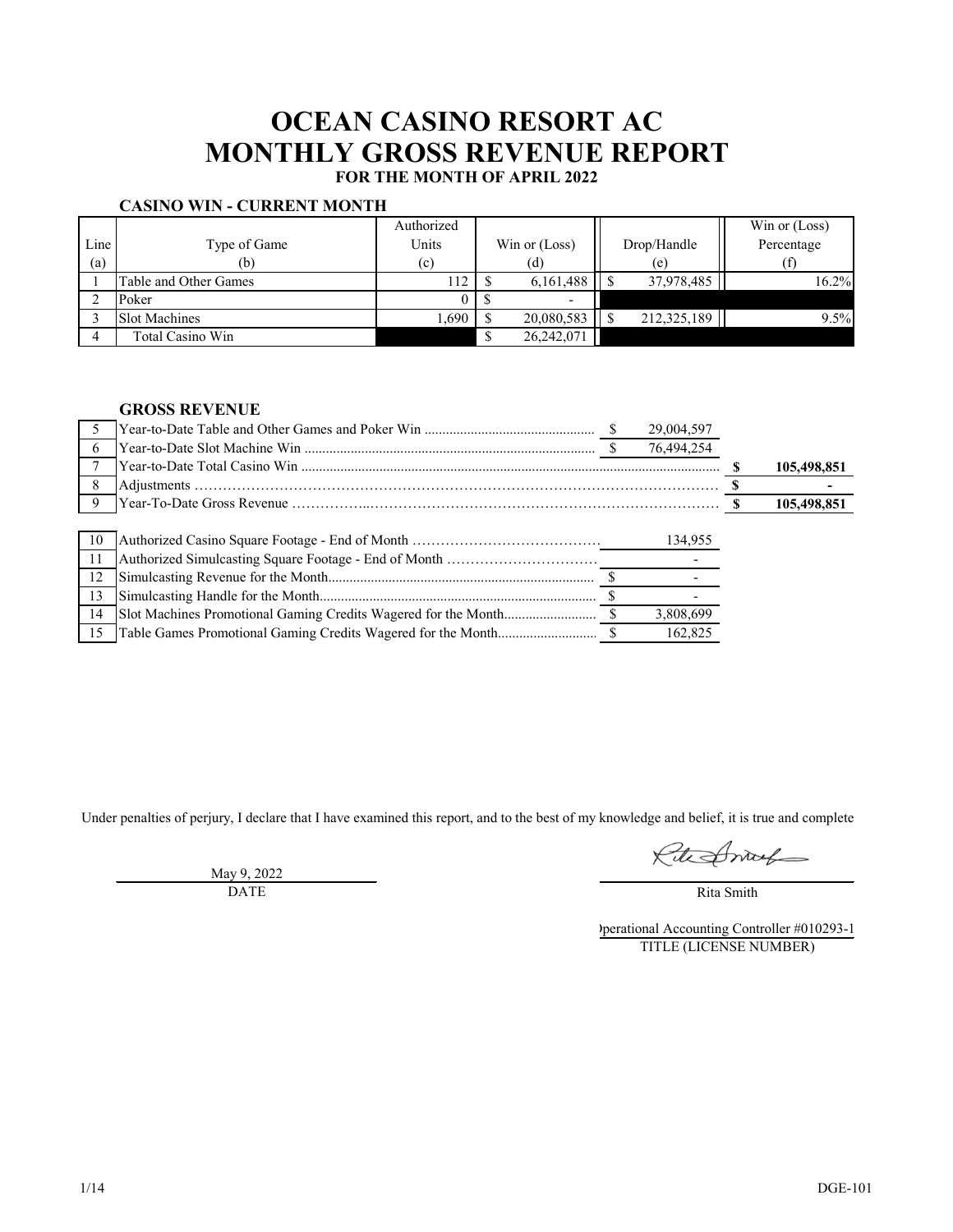#### **CASINO WIN - CURRENT MONTH**

|      |                       | Authorized |                 |             | Win or (Loss) |
|------|-----------------------|------------|-----------------|-------------|---------------|
| Line | Type of Game          | Units      | Win or $(Loss)$ | Drop/Handle | Percentage    |
| (a)  | (b)                   | (c)        | (d)             | (e)         |               |
|      | Table and Other Games | 75         | 3,277,115       | 19,596,225  | 16.7%         |
|      | Poker                 |            |                 |             |               |
|      | <b>Slot Machines</b>  | 1,358      | 11,049,135      | 114,633,471 | 9.6%          |
|      | Total Casino Win      |            | 14,326,250      |             |               |

## **GROSS REVENUE**

Under penalties of perjury, I declare that I have examined this report, and to the best of my knowledge and belief, it is true and complete.

May 10, 2022 DATE

MB Stunt

|    |  | 10,857,877 |            |
|----|--|------------|------------|
| 6  |  | 38,629,061 |            |
|    |  |            | 49,486,938 |
| 8  |  |            |            |
|    |  |            | 49,486,938 |
|    |  |            |            |
| 10 |  | 79,009     |            |
|    |  |            |            |
| 12 |  |            |            |
| 13 |  |            |            |
| 14 |  | 1,712,703  |            |
| 15 |  | 224.915    |            |

Michael Brad Straub

Executive Director of Finance & Analysis (10150-11) TITLE (LICENSE NUMBER)

# **RESORTS CASINO HOTEL (DGMB CASINO LLC) MONTHLY GROSS REVENUE REPORT**

**FOR THE MONTH OF APRIL 2022**